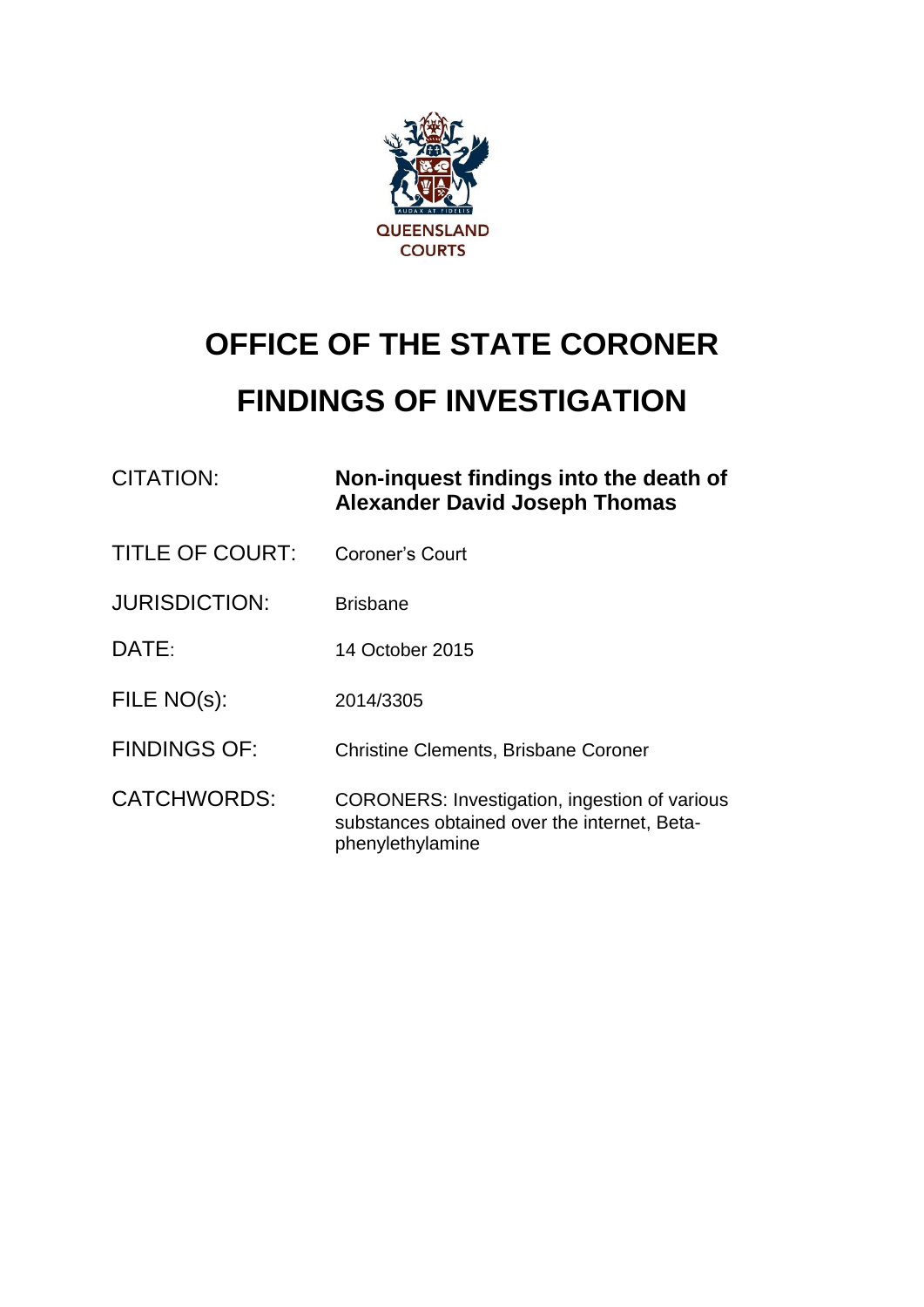# **Introduction**

Alexander David Joseph Thomas was born on 30 April 1991. At the time of his death he was living at Willandra Street, Enoggera in Queensland. He was a Private in the Australian Army. He died at his home between 7 and 8 of September 2014. Alexander was 23 years of age.

## **Background**

On 8 September 2014, Queensland Police were requested by Staff Sergeant Stuart McGregor to perform a welfare check for Alexander Thomas. He lived independently away from the Enoggera Army Base and had failed to report for duty that morning.

Alexander shared a house in Enoggera with another young soldier, Private Emily Varley.

Police arrived at the Willandra Street property. Two army personnel also attended, Sergeant McGregor and Sergeant Dempsey. The army personnel explained to police that there was some concern for Private Thomas. This was for two reasons – a recent drug test had been positive for methamphetamine. (See subsequent toxicology test results which identified beta-phenylethylamine, not methamphetamine.) Also, it was known Alexander was seeing a doctor at Newmarket Clinic and he had undisclosed health issues.

His housemate, Private Emily Varley told police the last time she had seen Alexander was at 7:30am on Sunday 7 September 2014.

When police and army personnel attended, Alexander's bedroom door was locked. There was no response. The lock was broken open and police entered. They discovered Alexander lying fully clothed on his bed. He was deceased. Apart from a bandage on his left hand, which was expected due to a known recent work injury, police did not observe any injury. Ambulance officers attended at the premises and confirmed Alexander was deceased.

Army officers confirmed Alexander's listed next of kin were his parents who lived separately in New South Wales. The army undertook to inform them.

### **Examination of scene**

Police officer Sergeant Fletcher located a bag of white crystal powder in a brown clipsealed bag under a stack of pillows on the floor. It was labelled 'Beta-Phenylethylamine HCL'. Two post-packets were located under the bed addressed to Alexander. The packaging showed the address of the person/company who sent the package. The name on the packaging was Nutritional Health Supplements Australia.

## **Autopsy**

As the cause of death was unknown, an autopsy was ordered and was performed on 11 September 2014 by the forensic pathologist, Dr Samarasinghe.

It was noted Alexander was 163cm in height and weighed 58kg. His body mass index was 22.

The right upper limb showed a 6 x 1cm old healing wound on the right index finger and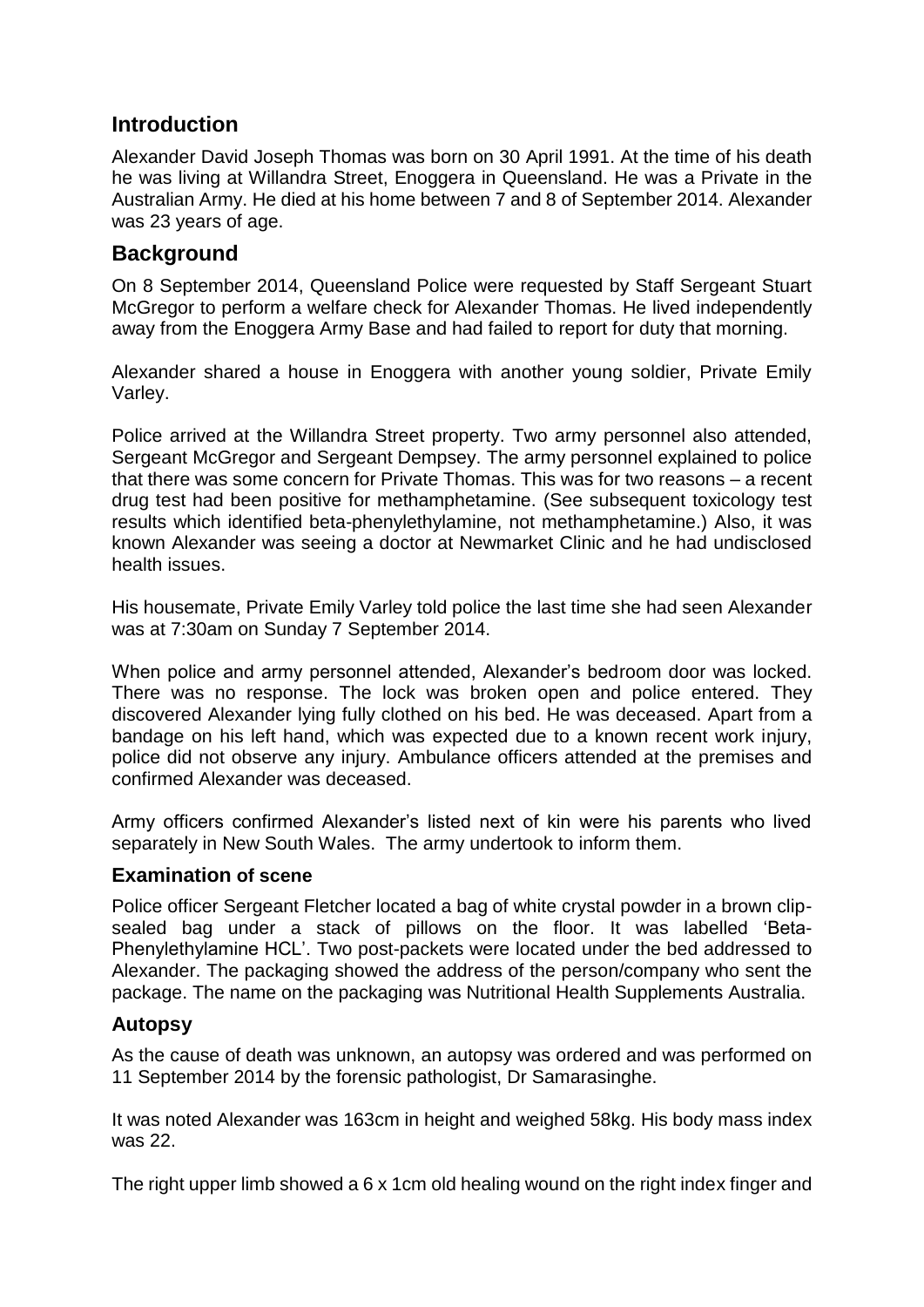a similar old wound on the little finger. There was a 1.5 x 2cm healing wound on the anterior section of the right index finger.

There was a 1 x .5cm old wound on the posterior aspect of the left thumb of the left upper limb.

CT imaging showed no significant findings. There was no evidence of skeletal injury.

Post-mortem examination showed aspirated material in the airways as well as pulmonary oedema and congestion.

There were no external or internal injuries to the body.

The most significant findings at autopsy were revealed in toxicology testing of femoral blood and stomach contents. Beta-phenylethylamine was detected. No drugs were detected in urine including amphetamines.

The blood level of 30mg/kg and stomach level of 5080mg/kg being approximately equal to 750mg in the sample collected indicated excessive ingestion of this substance.

No other drugs were detected.

The pathologist explained that Beta-phenylethylamine is a naturally occurring alkaline in humans that functions as a neuromodulator or neurotransmitter. It has potential benefits as a stimulant, and as a way to elevate mood and to promote feelings of wellbeing. It is always present in the brain and the common benefits of it would include elevation of mood, inducement of relaxation, improvement in concentration and increased energy. A potential downside of the drug is that it is rapidly metabolized once consumed. Only a very small amount of the substance actually reaches the brain. However, when it is used in conjunction with other drugs that block its destruction it has been found to be highly effective in mood elevation.

Dr Samarasinghe concluded death was due to Beta-phenylethylamine toxicity. Adverse effects of the substance include rapid heartbeat, cardiac arrhythmia, high blood pressure and fatal central nervous system adverse effects.

### **Other background information**

Police obtained a statement from Alexander's housemate Emily Varley. She was also aged 23 and was similarly employed in the army as a medic. She was an endorsed enrolled nurse and was studying her bachelor in paramedical science.

She knew Alexander, whom she called Alex. They had known each other since 2012 at work. She described him as quiet. She was already renting premises off the barracks and when her former boyfriend moved out she told Alex there was a room available. A third person, Bradley Devlin also moved in at about the same time during February 2014.

He was overseas at the time of Alex's death.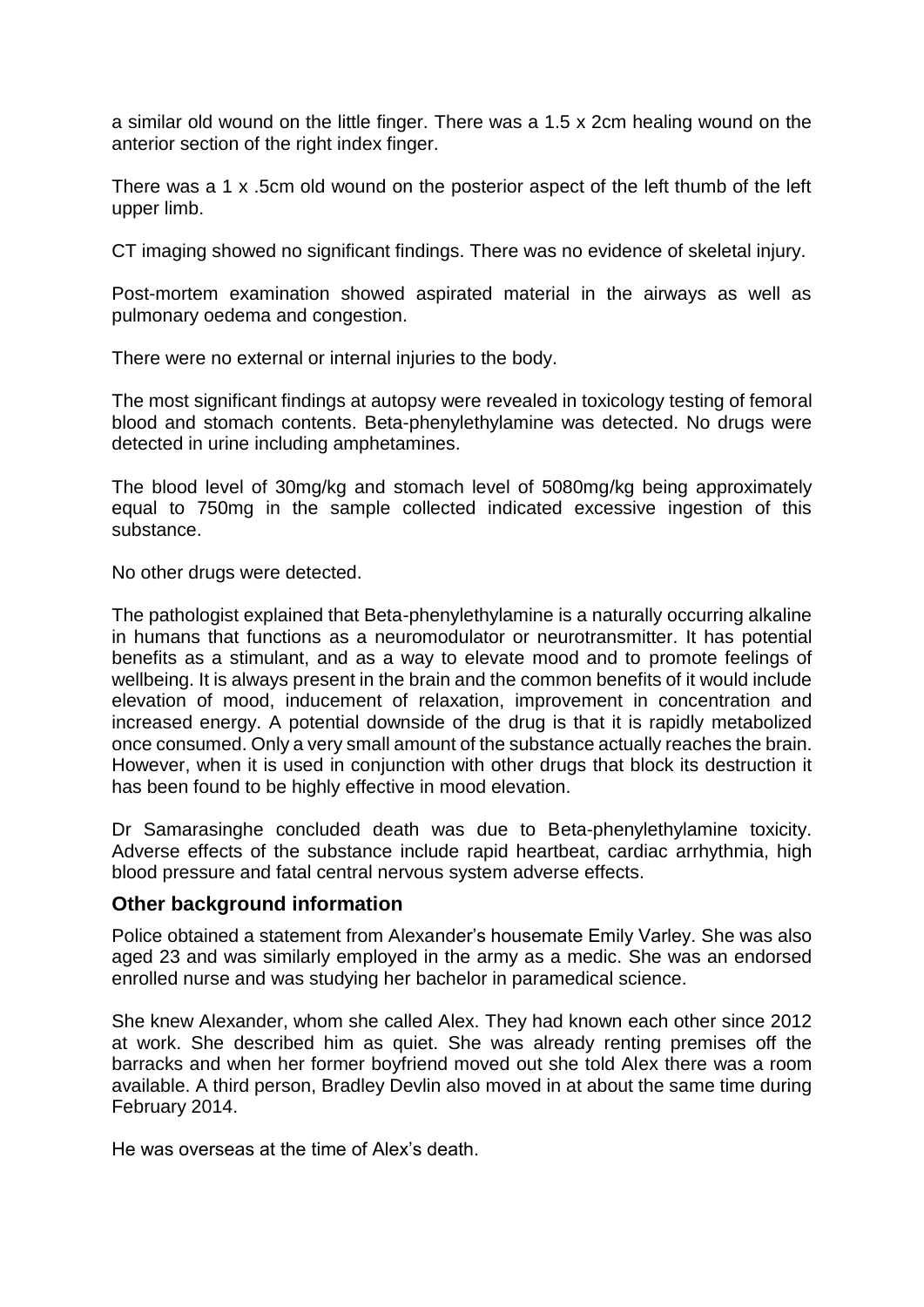Emily Varley told police that on 24 April 2014 Alex passed out during a training exercise at Enoggera. He was sent to the hospital by the medic. Alex subsequently told her that drug testing was performed. On that same day she was also warned by another person to watch out for Alex as it was believed he abused prescription medication.

The army superior officers asked Emily later that day if she was aware of where Alex had put the S8 and S4D drugs that were in his possession as part of his work. They were referring to methoxyfluraine, morphine and midazolam. Emily was not certain but said that she would look. She was told that Alex had not returned the drugs from the previous field exercise. This field exercise had happened about one month earlier. Emily explained to police that the process for a medic to obtain medication required for field exercise would be to attend on the pharmacist a few days prior to the event and sign out for the medication. The medication was then given into the possession of the medic who would either take them home or put them in the safe in the orderly room until required. They could be in your possession if you were going to be deployed very soon.

After this conversation Emily went home and searched Alexander's room. She found nothing.

Subsequently Alex was discharged from hospital about two days later. He told her he had returned the drugs.

Emily was away from the barracks at Enoggera from 26 April for one month. She kept in contact with Alex via text. He told her he had been admitted to hospital due to a vitamin D deficiency.

She described Alex as spending a lot of time in his room alone, but they also spent time together as friends. She thought he had improved in his overall demeanour since the episode in mid-April. He was in good spirits. She recalled a Friday in late June 2014 when he came home from work and said he had been vomiting all afternoon. He said he had taken something called 'travel calm'. She noticed his pupils were dilated. She was then away for a couple of days and upon her return she checked up on him. He was still complaining of vomiting.

A few days after this Alex reported to her that Bradley Devlin had hacked into his computer and other devices.

It was during June that Alex put a lock on his bedroom door.

She was aware he was admitted to the Enoggera Health Clinic on 9 July 2014 and subsequently to the Royal Brisbane Hospital mental health ward. After his discharge he was sent home to live with his mother for a period of time. His mother told Emily it was due to stress, whilst Alex said it was due to the vitamin D deficiency.

In Emily's experience Alex did not use alcohol, which he said did not agree with him.

An incident occurred in early July 2014 when Emily had friends around for a cocktail party. Alex did not participate as he did not like alcohol. However, police attended in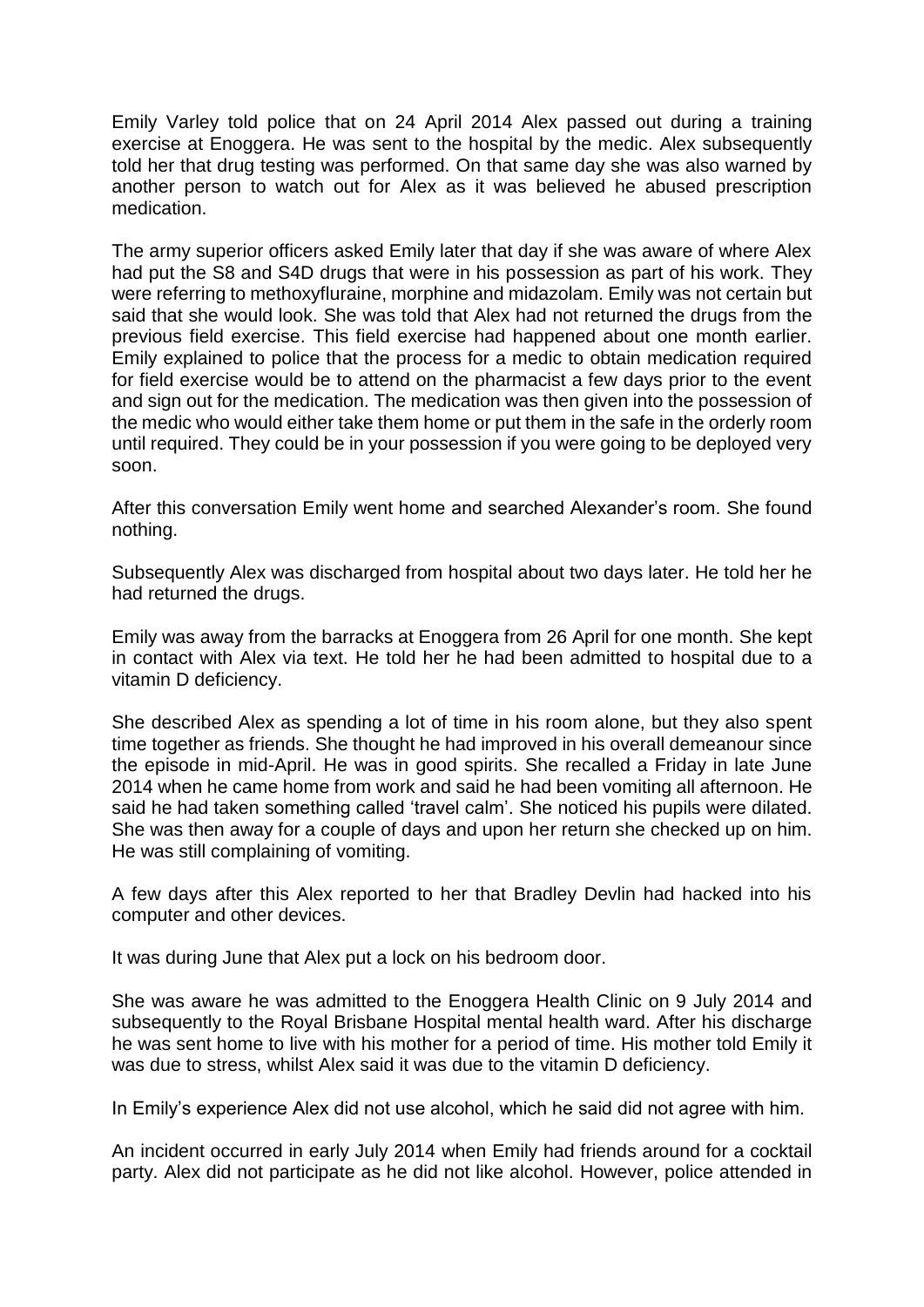the course of the evening wanting to search the premises. They said they had been contacted by Alex who was in fear of his life. Emily let them in and showed them his room, which was closed and locked. Alex responded and opened the door. She recalled he looked absolutely petrified. He thought he had heard somebody outside his window and they were planning to break into his room and hurt him. Emily had the feeling that Alex was not rational. Alex had some insight into his unusual behaviour but did not know what was happening.

Subsequently he went to see the doctor on base. Emily observed he was becoming increasingly paranoid. He feared his own phone had been interfered with. In mid-July there was another incident when Alex was paranoid and not rational. Emily was aware he was referred to see Dr Peter Clem and subsequently he was admitted to the New Farm Private Clinic. He discharged himself from that facility.

On 4 August, Emily received a call from Alex's mum, Cherene Thomas. She was concerned for her son's welfare and was checking up on him. As Emily was not at home, she asked Bradley Devlin to check on Alex for his mother. He was asleep in bed in a cold room with the air conditioner set at 16 degrees. There was concern for him and Emily and Bradley searched Alex's room.

They found six bottles of Robatussum, three empty packets of Mylanta and one full packet of Pseudoephed PE. There was half a packet of Buscopan and 10g of Pheuyhyiriccium. As well, there was a packet of 10g Hordenine and two packets of 25g of Phenibut. These last mentioned products were labelled 'Nutritional Health Supplements Australia'.

Alex became angry when he became aware Emily had searched his room at the request of his mother. He rang and spoke with her angrily over the phone. He also told them he had 1 kilo of a substance he had purchased overseas and that they would not be able to find this.

There was more bizarre behaviour on the evening of 4 August and personnel on the base were also concerned for Alex. They directed questions to Emily and indicated she should ring the ambulance at any time if she was concerned or alternatively, the police and the Duty Officer.

She also approached Alex with Sergeant Ryan Hodgerson to discuss issues directly with him. He promised them he would not take drugs anymore.

In the two weeks prior to Alex's death Emily said he would spend a lot of time in his room. He would not respond if she knocked on the door. He seemed distant but still happy.

She last saw Alex at about 7:30am on Sunday 7 September. He was not usually up at this time of the day. She saw he looked very pale and gaunt. He was heating up a pizza. It was the next day when police and army personnel arrived and Alex was discovered deceased in his bedroom.

Subsequently she was present when army officers came back to the home and removed all of Alex's belongings back onto base, where these items were examined.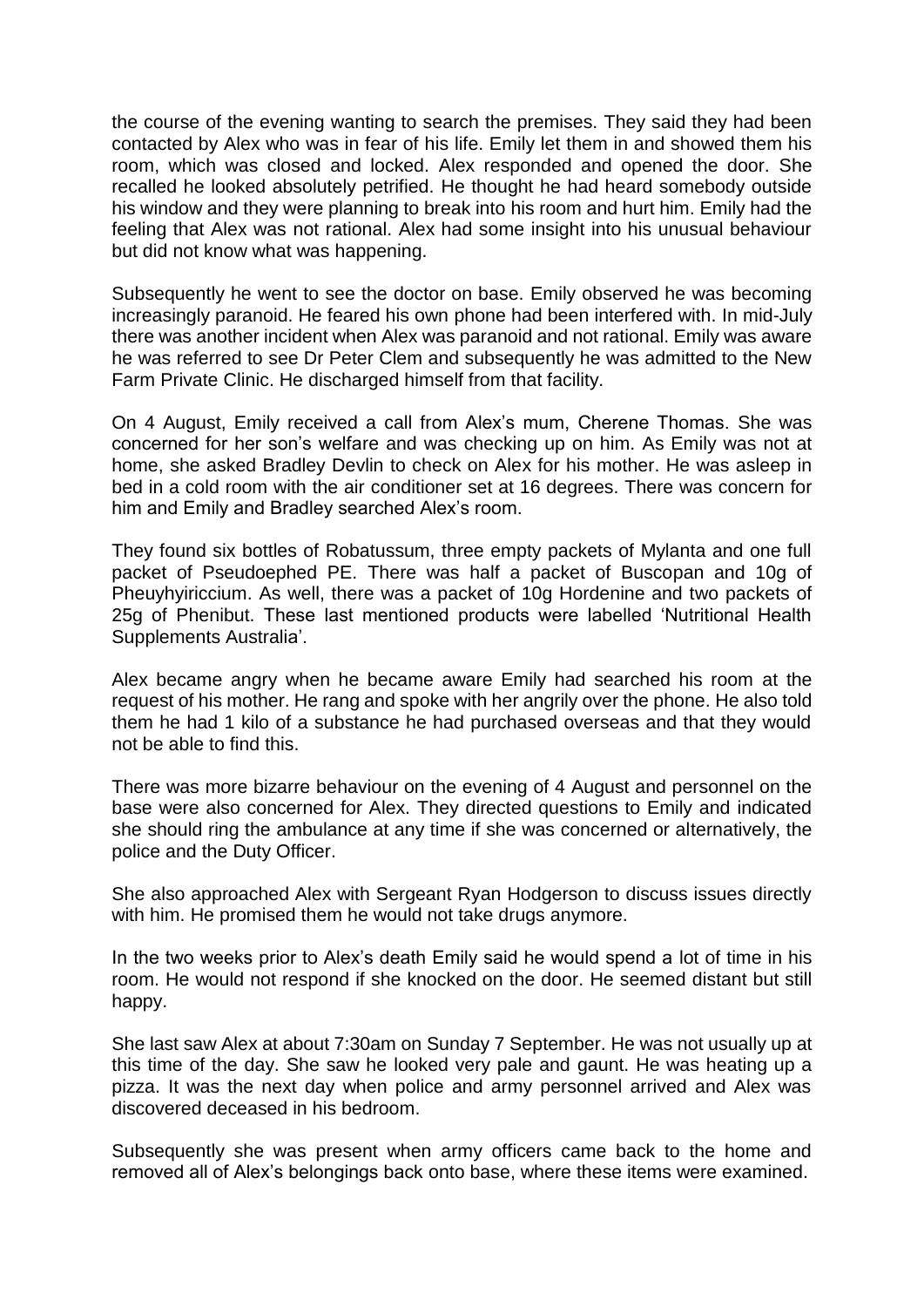She was later required to be at her home when the property was returned.

Despite Alex telling Emily that alcohol did not agree with him, she was aware that he sometimes drank it. He became very quickly affected by alcohol even if he only drank a tiny amount. The other observation of Emily was that Alex was frequently fatigued. He would go to sleep immediately after completion of work. She said he rarely ate a nutritious meal. His weight would fluctuate and he often ate food from McDonalds. He seemed to be getting weaker and weaker. She also noted that he kept Naloxone and Adrenaline on his bedside table at all times.

He was lacking in self-confidence and feared that his peers saw him in a negative light. He felt that he was being bullied.

#### **Review of medical information**

Medical records from the army were obtained, as well as from the New Farm Clinic and the Royal Brisbane Hospital.

Some of the pertinent material is referred to as follows. Alex was referred by the army and treated at the Mater Private Hospital between 15 May 2014 and 22 May 2014 for a particular medical condition. He had reported a two month history of fatigue, somnolence, weight loss and difficulty with meeting the physical training requirements of his work as a medic in the army.

He had previously been diagnosed with depression in 2012. He stated a community general practitioner who treated him suggested Selegiline. This is a selective irreversible MAO-B inhibitor. It has uses in the treatment of early stage Parkinson's disease, depression and dementia. It belongs to a class of drugs called Phenylethylamines.

Alex denied major depression but acknowledged ongoing low mood when assessed at the Mater Private Hospital. He was seen by an infectious diseases physician, Dr Andrew Reid. He told the physician he used Phenylethylamine supplements which he had purchased online. This was for the intended purpose of improving his concentration and to gain weight. However he reported to Dr Reid he had lost his appetite and weight. He could not sleep at night but was sleepy during the day. He had also been subject to recent investigation at St Andrew's Hospital for tachycardia and had been diagnosed with sinus tachycardia. It was noted that adverse effects of Phenylethylamines can cause tachycardia.

Dr Reid noted Alex was thin and had a faint rash over his trunk. The only other abnormality detected at this assessment was B12 deficiency, which was treated.

He was diagnosed with secondary syphilis and treated. Fortunately, this had not developed to neurosyphilis.

Dr Reid considered his symptoms could have been due to substance ingestion or mood disorder.

Alex was then reviewed by mental health specialists. He denied suicidal thoughts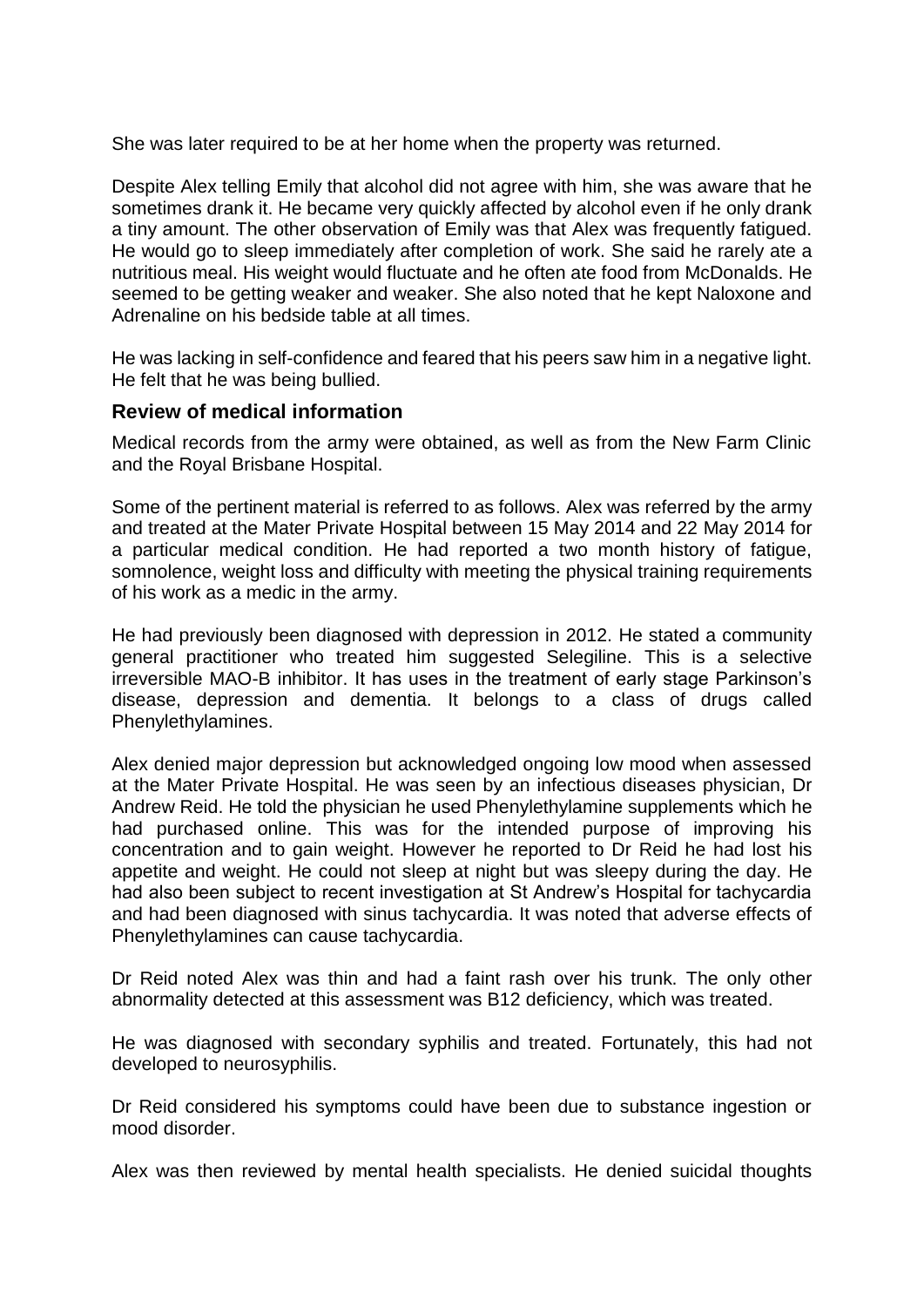although acknowledged he had a low mood over two months as well as anxiety. He admitted he bought the medication online to improve his mood and reduce his anxiety. He was not experiencing hallucinations at the time of his interview. He also denied online use of drugs for improvement of his physical appearance.

It was therefore concluded that he had self-medicated with Selegiline and Phenylalanine to improve his energy level. On 6 July 2014 he told the psychiatric registrar, Dr Flows that he had discontinued the use of these supplements.

The assessment by the psychiatric registrar was for the purpose of admission to New Farm Clinic if required. A telephone assessment by the psychiatrist, Dr Chalk was also performed. Dr Chalk considered he was at low risk at the time when he was discharged into his mother's care with support upon his return from New South Wales where it was intended he would reside with his mother for the time being.

The underlying concern was that Alex might be developing a mental illness which required evaluation and supervision and possible further treatment.

He was consistently counselled and advised not to continue access and use of nonprescribed supplements and medication. He gave an undertaking on a number of occasions both to treating medical practitioners and to the army that he would cease this practice.

A subsequent review on 10 July was more positive when Alex presented in an interactive and open mood.

After return from leave with family in Sydney he was again reviewed by Dr Chalk on 21 July. He was then admitted to the New Farm Private Psychiatric Hospital between 31 July and 2 August for assessment.

It was noted that the supplements he had been taking had caused the positive result for amphetamines detected by the army in their screening.

The final report from Dr Malcolm Foxcroft, psychiatrist, dated 6 August noted that there had been a history of some paranoia and possible hallucinations but he had since steadfastly denied this. He was very guarded at his most recent presentation but no abnormality had been detected. Ongoing monitoring was recommended.

He was repeatedly advised to cease taking supplements or non-prescribed medications.

## **Conclusion**

Autopsy examination indicates that sadly, Alex Thomas died due to toxicity caused by Beta-phenylethylamine. The substance had been obtained by him on a number of occasions in an effort to address symptoms that he found troubling including low mood, lack of energy, inability to sleep at night and somnolence during the day and reduced appetite.

It would appear from review of the record that he was taking much more than might have been prescribed by any treating medical practitioner and this had led to adverse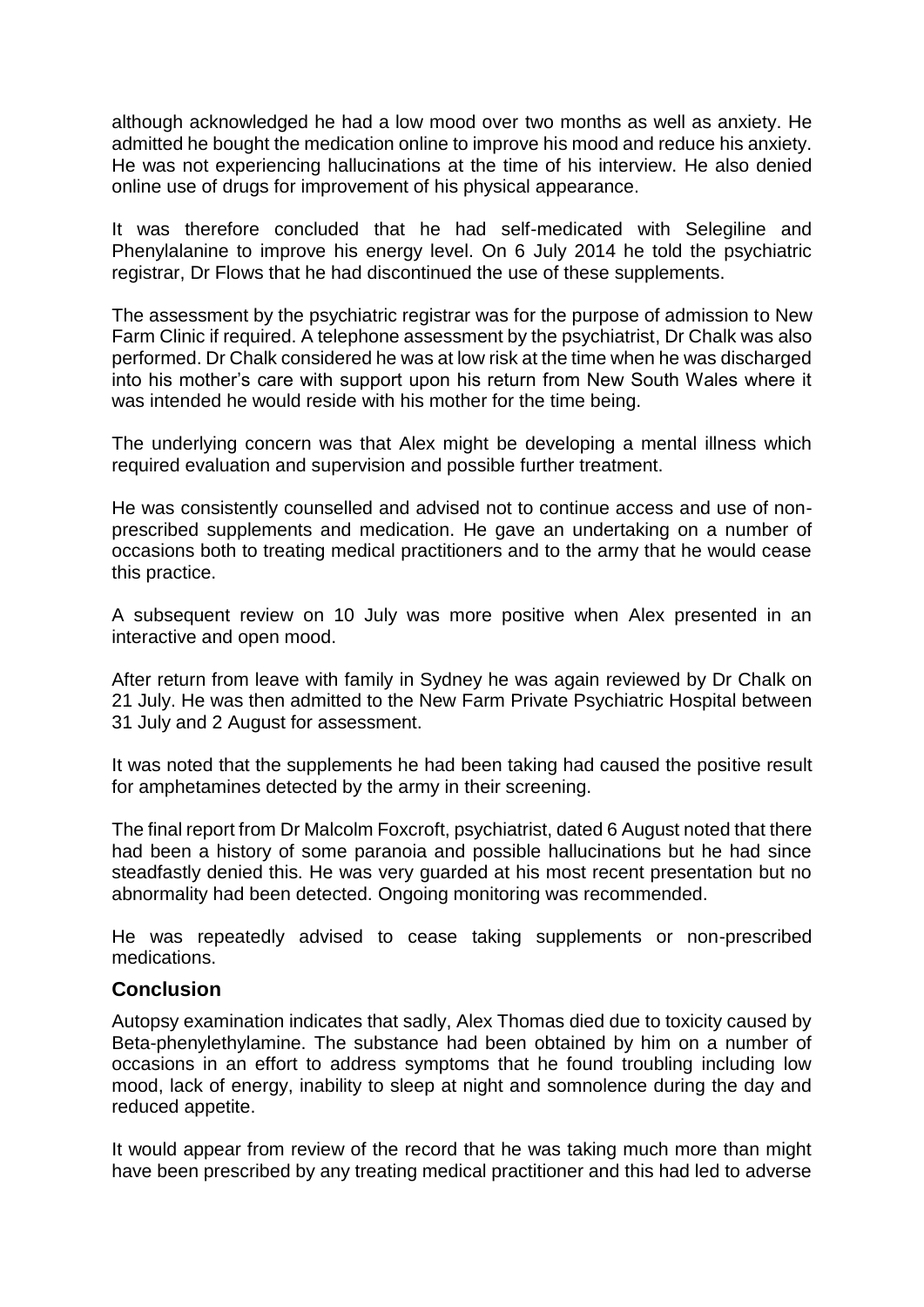impacts including tachycardia, mood disturbance and loss of weight. Hallucinations might also have been caused by the substance.

However, the other possibility was that Alex was indeed developing a mental illness, and treating practitioners as well as the army were mindful of this possibility. He was being monitored and reviewed, which was entirely appropriate in the circumstances.

He had been repeatedly advised and cautioned against self-medication and accessing supplements online. Despite giving undertakings that he would cease this behaviour, sadly he did not do so.

His mother was most concerned that he could so easily access these supplements which had led to his death.

This issue was considered as part of the coronial review and investigation. The National Coronial Information System was searched for information of any nutritional/sport/supplement related deaths throughout Australia between 2009 and 2015. The search included – nutritional, health, and sports supplements, Nutritional Health Supplements Australia, phenylethylamine and DMAA.

Four deaths were revealed, none of which were exactly similar.

The first was a 34 year old man who died unintentionally due to mixed drug toxicity. Toxicology was positive for cocaine, prescription opioids and benzodiazepines. The deceased was known to have used a body building supplement called DNP for weight reduction, but this was not detected in autopsy results.

The second was a 41 year old man who died due to intracerebral haemorrhage following DMAA ingestion (Dimethylamylamine). That substance was legally available at the time but was subsequently prohibited. The coroner noted DMAA had been obtained via the internet and therefore there could be no reliance placed on any claim about the quality or purity of the substance.

It was not the role of the Therapeutic Goods Administration to review recreational use of a wide range of drugs never created for that purpose.

The third case was a 53 year old man who died unintentionally due to caffeine toxicity. He had purchased the caffeine online to help reduce weight. He had taken a massively large amount of the substance which had caused his death.

The fourth case was a 30 year old man with a history of drug dependency who died unintentionally due to intracerebral haemorrhage. This had been caused by ingestion of DMAA (Dimethylamylamine) which was prohibited at the time and obtained over the internet. It was marketed as a pre-workout supplement.

Further advice was obtained from the Clinical Forensic Medicine Unit. Essentially, products such a Beta-phenylethylamine are not medications or medicine and therefore are not subject to the Therapeutic Goods monitoring regime.

There is the alternative mechanism of a product, or substance being prohibited after it